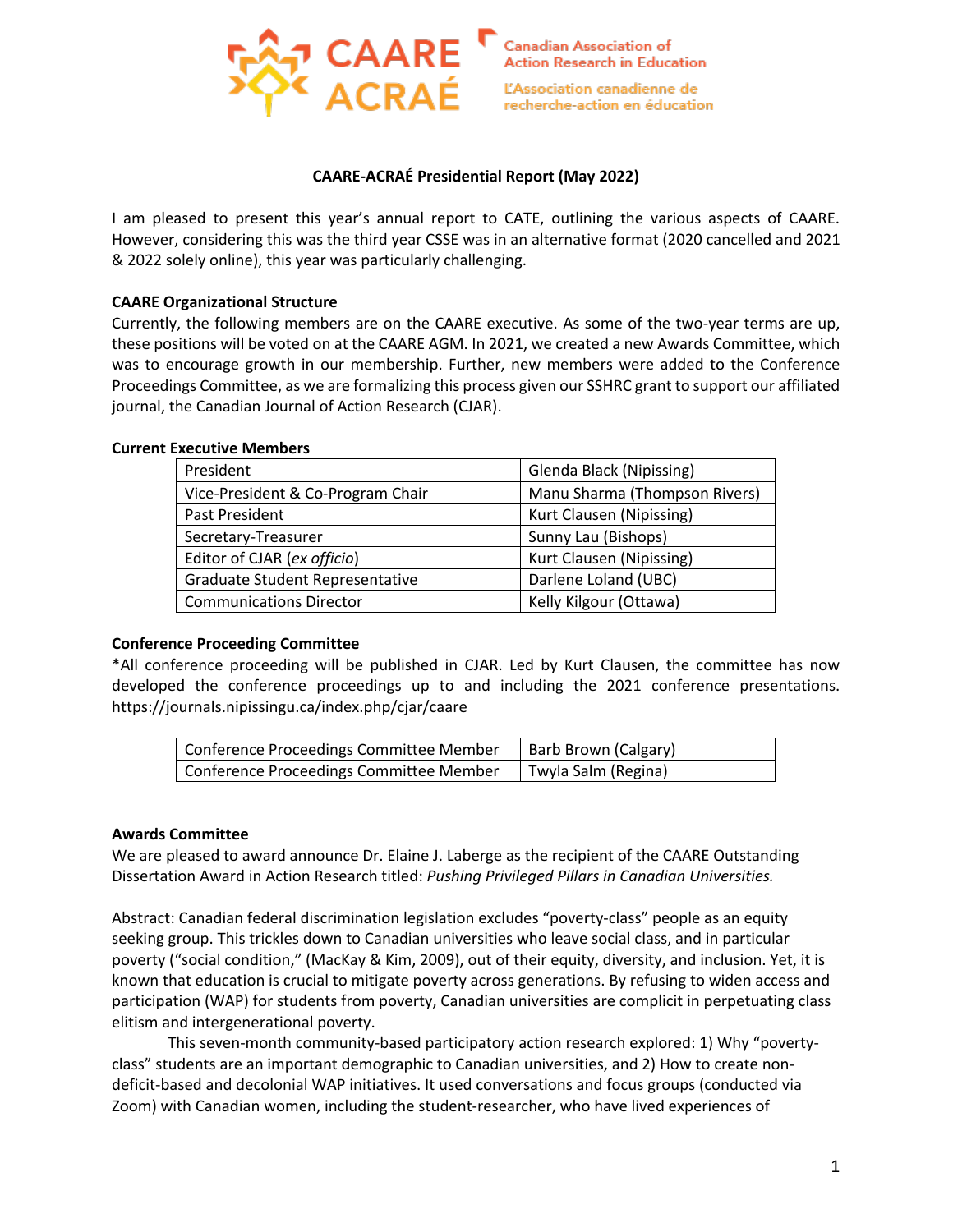

persistent poverty and who had attended an undergraduate program at a public university. In addition, this research was made public in real time through integrated knowledge mobilization and translation.

Four key themes were discovered. 1) Conversations were centred on the voices and lived experiences of participants by building trust through the creation of the Underclass Sisterhood of Solidarity which is based upon the late feminist scholar and activist María Lugones' (1987) teachings and theory of "'world'-travelling" with "loving perception." 2) Participants refused to justify their worth as (prospective) students (Phillips, 2021b). 3) Erasure of "poverty-class" people's knowledge systems is epistemicide thus participants honoured their lived experiences and ancestral knowledge systems ((Hall & Tandon, 2017). 4) Participants drew upon lived experiences and radical imagination (Haiven & Khasnabish, 2014) to create a grassroots social innovation model comprising four foundational elements (community, education, advocacy, structural) to teach university leaders how to create sustainable WAP solutions.

Dr. Laberge will be presented with the award at the AGM, May 17, 2022

| Awards Committee Member |                     | Glenda Black (Nipissing)  |
|-------------------------|---------------------|---------------------------|
| Awards Committee Member |                     | Pamela Adams (Lethbridge) |
| Awards Committee Member | Lana Ray (Lakehead) |                           |

## **Partnerships with Action Research Networks**

We are proud to share that we are developing excellent partnerships with the following organizations: ARNA, AERA Action Research Group, ALARA

## **Membership**

As of January 2022, there are 45 members of CAARE: 26 regular members; 19 student members; 1 international member; and 1 other. This number is half of our membership from last year.

## **Budget**

As of December 2021, CAARE has a balance of \$2,023.71 based on membership funds from the past years.

## **Special CAARE-ACRAÉ Events for CSSE 2022**

We are excited to announce several special CAARE-ACRAÉ events taking place at Congress (virtual platform):

- a. May 15, 2022 at 11:00 am (EST) Session / Séance 1.3 CAARE-ACRAÉ Special Event / Événement spécial CAARE-ACRAÉ Keynote: Action Research during the time of COVID Patricia Briscoe (Niagara)
- b. May 15, 2022 at 12:30 pm (EST). Session / Séance 2.3 CAARE-ACRAÉ Symposium-Panel / Colloque-panel Action Research during the time of COVID Glenda Black (Nipissing), Kurt Clausen (Nipissing), Steven Jordan (McGill)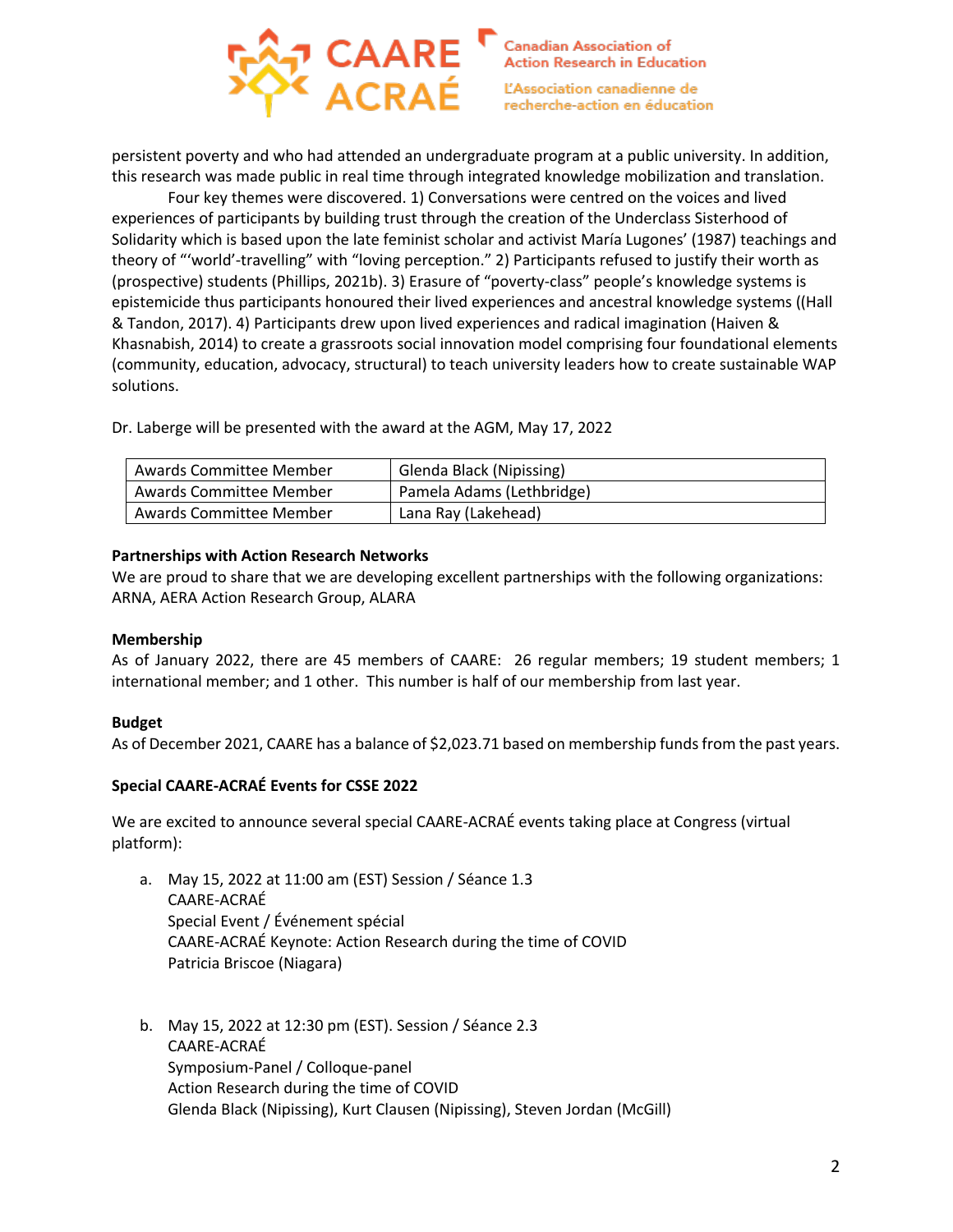

#### **Notes from Our Active Executive**

- a. We continue to support the growth of our CJAR journal & research capacity with cycles of themed and regular issues. This has been made possible via the SSHRC Aid to Scholarly Journals grant. The editor of CJAR, Kurt Clausen prepared the successful SSHRC grant proposal. On May 5, 2022, the granting agency awarded CJAR funding for three years. We continue to publish CAARE's conference proceedings and developing a special themed issue based on the keynote on an annual basis. For example, Dr. Patricia Briscoe is our keynote speaker this year on the topic of Action Research during the time of COVID. Submissions for this themed issue were due to CJAR by Jan. 2022. Dr. Briscoe will be the guest editor for this CJAR edition. https://journals.nipissingu.ca/index.php/cjar/caare
- b. At the time of writing this report, we do not have a keynote confirmed for 2023.
- c. We have published up to 2021 conference proceedings and will continue to strive to remain current on this.
- *d.* An Awards Committee was established last year and three awards were developed to celebrate the achievements along the continuum of beginning, emerging, and distinguished career in action research. We are pleased to announce Dr. Elaine J. Laberge as the recipient of the CAARE Outstanding Thesis and Dissertation Award in Action for her research titled: *Pushing Privileged Pillars in Canadian Universities.*
- e. Our website www.caare.weebly.com has been up and running for the past seven years. Our Communications Director, Kelly Kilgour has maintained it and further enhanced it, including our bilingual association logo and listing our association special events. We also have a functional email address for our SIG (caarecanada@gmail.com) and swiftly respond to various inquiries.

# **Full List of CAARE CSSE Sessions Below:**

TIMESLOT 1 / PÉRIODE 1 15 May / Le 15 mai 2022 11 h 00 – 12 h 00 Eastern / Est

Session / Séance 1.3. CAARE-ACRAÉ Special Event / Événement spécial CAARE-ACRAÉ Keynote: Action Research during the time of COVID Patricia Briscoe (Niagara)

> TIMESLOT 2 / PÉRIODE 2 15 May / Le 15 mai 2022 12 h 30 – 13 h 45 Eastern / Est

Session / Séance 2.3 CAARE-ACRAÉ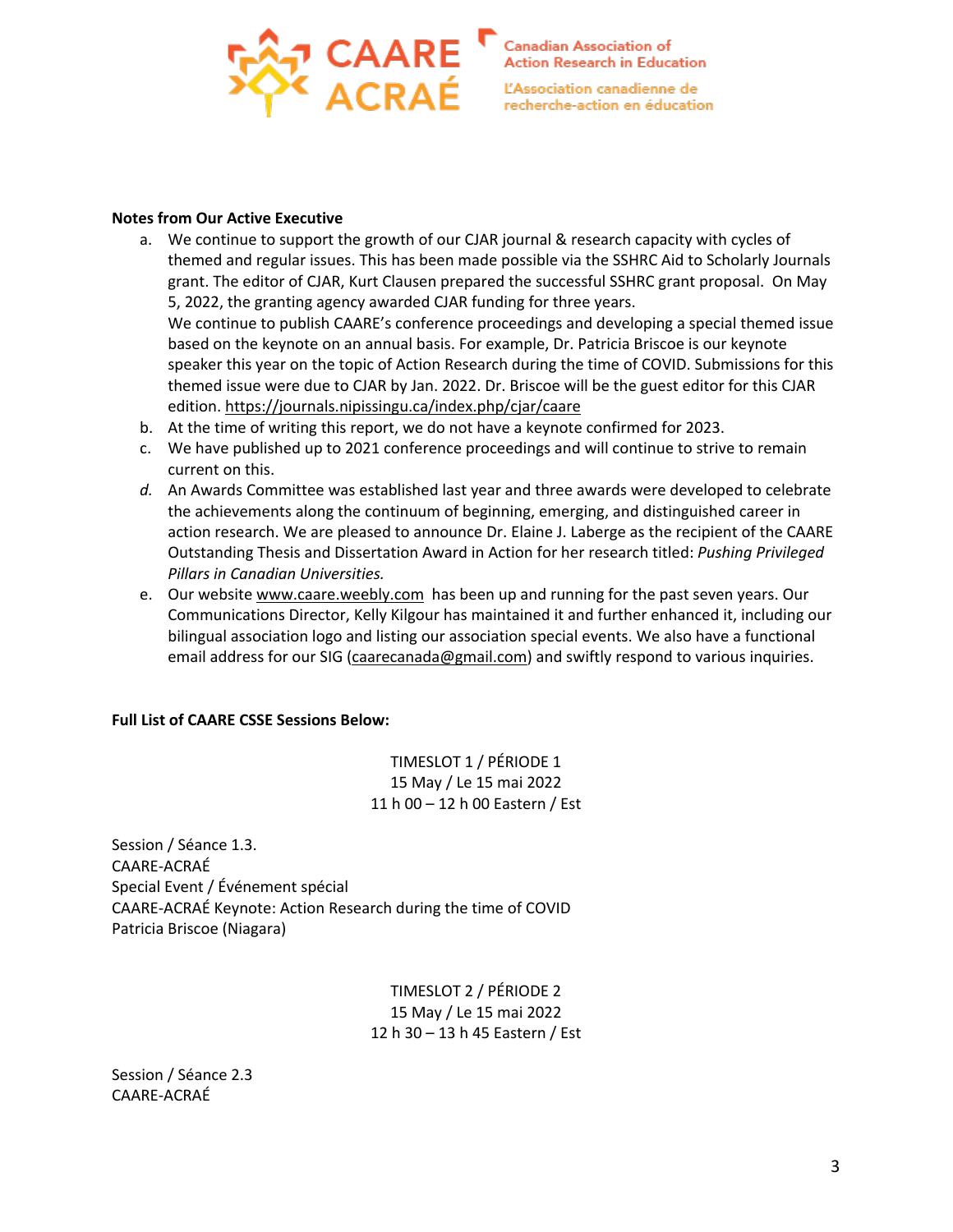

Symposium-Panel / Colloque-panel Action Research during the time of COVID Glenda Black (Nipissing), Kurt Clausen (Nipissing), Steven Jordan (McGill)

> TIMESLOT 6 / PÉRIODE 6 16 May / Le 16 mai 2022 11 h 00 – 12 h 00 Eastern / Est

Session / Séance 6.2 CAARE-ACRAÉ Multi-paper / Plusieurs communications

Advancing Cultural Safety through Action Research: The History of Indigenous Health Care in Northwestern Ontario Project Lana Ray (Lakehead), Ashley Wilkinson (Lakehead), Caitlynn Gaudette (Lakehead), Jason Nicols (Lakehead), Marc Viherkoski (Lakehead)

An Arts-based Inquiry into Missing and Murdered Indigenous Women and Girls. Katya Ferguson (Manitoba)

> TIMESLOT 11 / PÉRIODE 11 17 May / Le 17 mai 2022 11 h 00 – 12 h 00 Eastern / Est

Session / Séance 11.2

CAARE-ACRAÉ Multi-paper / Plusieurs communications Designing and Implementing a Culturally Relevant Microteaching Activity for Pre-Service Teachers: An Instructor's experiences and perceptions Aloysius Anyichie (Brandon)

A Pan-Canadian Survey of the Use of Action Research in Teacher Education and Graduate Programs Glenda Black (Nipissing), Kurt Clausen (Nipissing), Kari Janz (Nipissing)

> TIMESLOT 13 / PÉRIODE 13 17 May / Le 17 mai 2022 Session / Séance 13.2

CAARE-ACRAÉ AGM / AGA